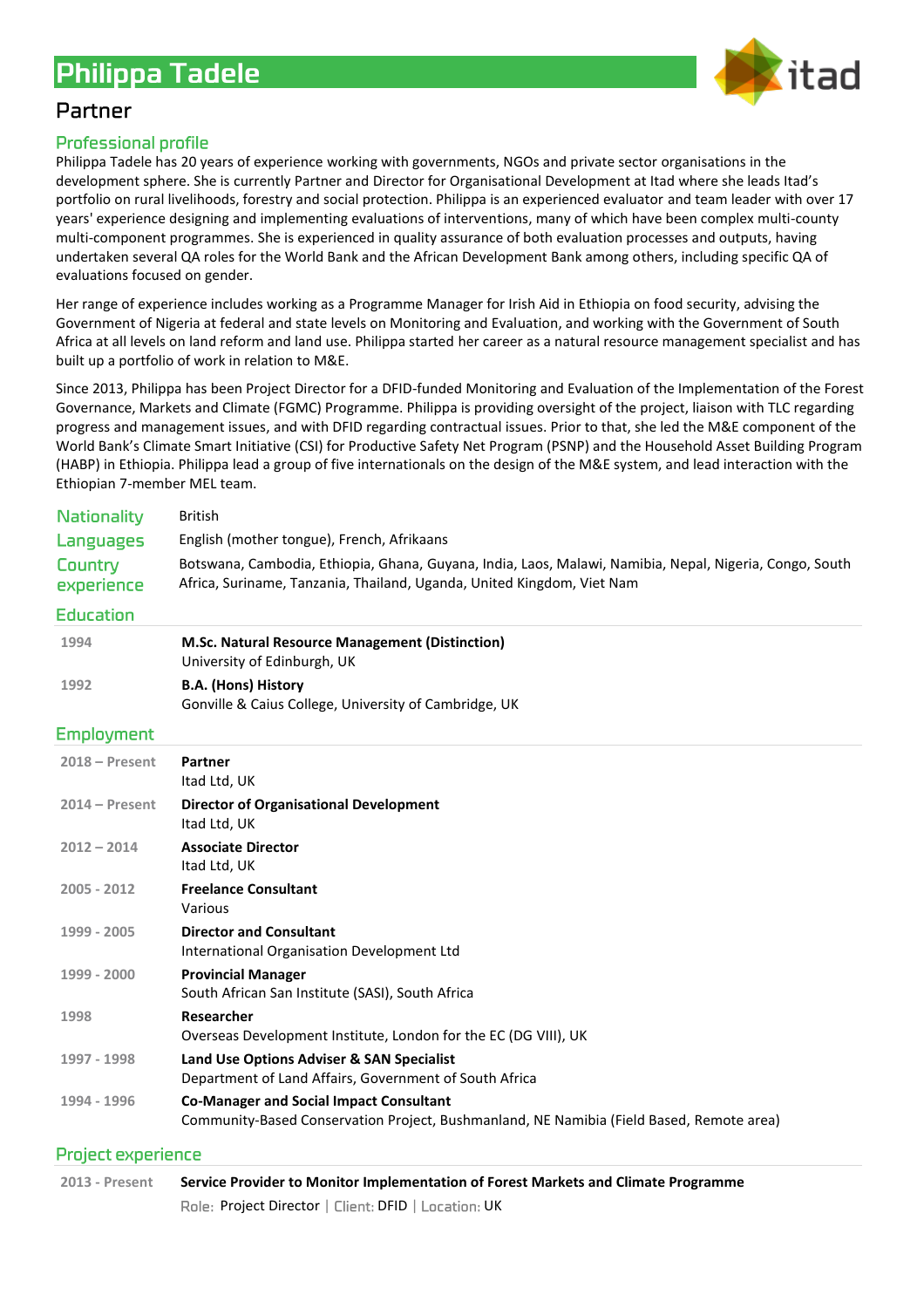

# Partner

FGMC builds on the success of its predecessor programme, the Forest Governance and Trade (FGT) programme. FGMC places greater emphasis on carbon capture (the link to climate change) and, importantly, includes the agricultural commodities that are driving forest removal. It focuses on transferring lessons from timber-related Voluntary Partnership Agreements (VPAs) to other forest-related commodity systems and to another major international initiative, the Reducing Emissions from Deforestation and Forest Degradation (REDD+). Philippa is providing oversight of the project, liaising with TLC regarding progress and management issues and with DFID regarding contractual issues.

### **2013 - Present Private Enterprise Programme**

Role: M&E Co-director | Client: DFID | Location: Ethiopia

PEPE is a seven-year programme to help generate quality jobs and increased incomes for Ethiopia's poor. PEPE has three pillars to achieve the goal of integrating the poor, and especially women, in sustainable economic enterprises that create jobs and improve incomes. Philippa is working with an internal Itad team and a full time Ethiopian consultant. Her focus to date has been on HR.

### **2013 - 2016 Impact Evaluation of the DFID Programme to Accelerate Improved Nutrition for the Extreme Poor in Bangladesh**

Role: Coordinator Process Evaluation & Cost Effectiveness study | Client: DFID | Location: Bangladesh

This evaluation aims to assess the impact of a nutrition component added into 3 existing livelihoods programmes funded by DFID in Bangladesh: Chars Livelihoods Programme (CLP), Economic Empowerment of the Poorest (EEP) and Urban Partnership for Poverty Reduction (UPPR). Philippa led the inputs on process evaluation and cost effectiveness, co-ordinating the two sub-teams: CNRS on process evaluation and two independent consultants on cost effectiveness.

### **2013 - 2015 Climate Smart Initiative (CSI) for PSNP/HABP**

Role: M&E Team Leader | Client: World Bank | Location: Ethiopia

CSI aims to mainstream climate change through the ongoing Productive Safety Net Programme, and its sister initiative the Household Asset Building Programme. The consortium is led by CARE Ethiopia, and includes IDS, Cornell, SNV and 4 regional partners in Ethiopia. Philippa led a group of five internationals on the design of the M&E system, and led interaction with the Ethiopian 7 member MEL team.

# **2012 - 2015 Strategic Climate Institutions Programme (SCIP) - Fund Manager**

Role: Knowledge Management and Design Expert | Client: DFID | Location: Ethiopia

SCIP aimed to build Ethiopia's institutional capacity to respond to climate change across Ethiopian Government, civil society organisations, academia and international development partners. ITAD provided technical leadership in M&E and knowledge management to the SCIP fund manager. Philippa led on interaction with grantees to ensure that their logframes are clear and relevant to the overarching SCIP logframe.

# **2012 M&E Support to Strengthening Civil Society in Afghanistan Programme – Tawanmandi**

Role: Project Director | Client: DFID | Location: Afghanistan

Tawanmandi is a programme which works to strengthen Civil Society Organisations across Afghanistan in order to improve government's accountability, responsiveness and respect for human rights. Itad provided ongoing support to the programme to help enhance programme M&E, and measurement of Value for Money.

# **2012 Annual Review: Independent Monitoring & Evaluation Project (IMEP) Nigeria**

Role: Reviewer | Client: DFID | Location: Nigeria

Annual Review of IMEP, a project that supports DFID Nigeria's suite of large programmes in terms of carrying out their annual reviews, with the provision of ongoing advice to strengthen M&E.

# **2012 Climate Change Monitoring Results and Evaluation**

Role: Team Leader | Client: DFID | Location: Tanzania

Led a small team to review the DFID Tanzania climate change portfolio, and a sample of the broader portfolio, to improve climate change M&E and mainstreaming, and to produce practical guidance on VfM for climate change.

### **2011 - 2012 Civil Society Challenge Fund (CSCF)**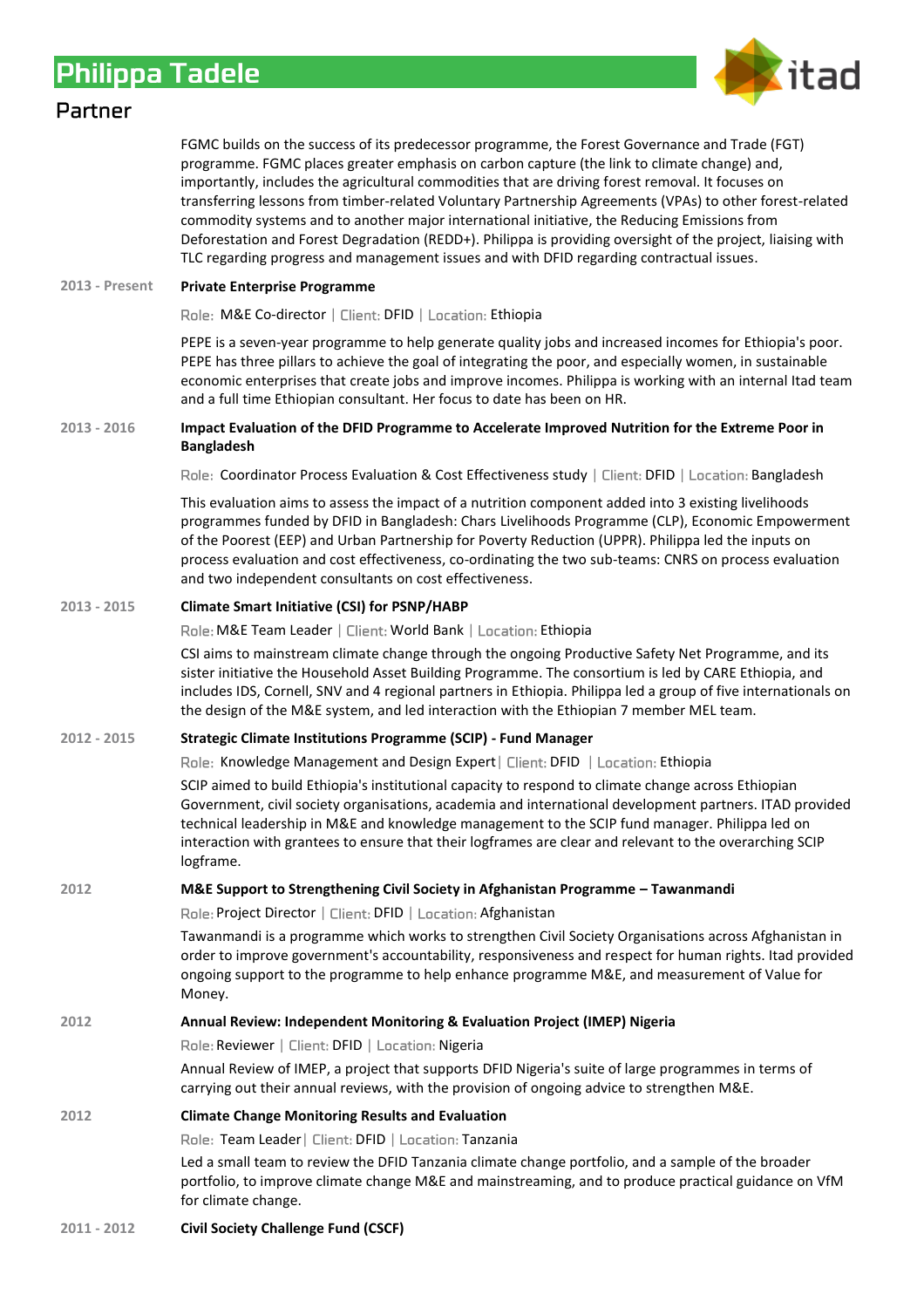

# Partner

Role: Programme Manager | Client: TripleLine Consulting | Location: UK

The CSCF provides funding to UK-based civil society organisations (CSOs) who are working in partnership with CSOs in developing and transition economies. The aim of the Fund is to support initiatives which build the capacity of poor people to understand and demand their rights and improve their economic and social well-being through service delivery in difficult conditions. Philippa was responsible for programme management of the CSCF with special focus on performance assessment; ensuring that the annual review process ran smoothly and resulted in management action for projects requiring assistance.

### **2011 Irish Aid Ethiopia**

Role: Capacity Building Manager | Client: Irish Aid | Location: Ethiopia

Managed a portfolio of 14 interventions, including the Irish Aid inputs into multi-donor initiatives, especially the major Productive Safety Net Programme (PSNP); the regional partnership with the Government of Tigray; and a range of NGO initiatives. Led a group of 9 staff in Addis Ababa and Mekelle. Philippa chaired the PSNP donor group, and took a leading role in the development of the PSNP / climate change nexus analysis and development. She ensured cross learning between projects, particularly on issues related to nutrition.

# **2010 - 2011 Irish Aid Ethiopia**

Role: Food Security & Rural Livelihoods Programme Manager | Client: Irish Aid | Location: Ethiopia

Philippa managed a portfolio of 14 interventions, from the IA inputs into multi-donor initiatives such as the Productive Safety Net Programme (PSNP), to the regional partnership with the Government of Tigray, to a range of NGO initiatives. Led a group of 9 staff in Addis Ababa and Mekelle. Chaired the PSNP donor group, & took a leading role in the development of the PSNP / climate change nexus analysis and development. She ensured cross learning between projects, particularly on issues related to nutrition.

### **2009 Process Support to OPEV**

Role: Consultant | Client: African Development Bank | Location: Tunisia

Philippa was responsible for co-ordinating and quality assuring 4 impact studies being carried out by different Indian sub-contractors to support the M&E system of a State level decentralisation programme in West Bengal, for its annual review and beyond

### **2008 Annual Review of Civil Society Support Programme in West Bengal**

Role: Team Leader | Client: DFID | Location: India

Philippa was responsible for managing an integrated process of review & redesign with a local consultant; visiting projects that had been funded and discussing lessons learned, and co-ordinating with donors interested in pooling funding for civil society and presenting options for the future

# **2008 Monitoring and Evaluation for SSR**

Role: Member of Advisory Team | Client: Saferworld | Location: London, UK

Philippa was responsible for inputs to design of study on developing M&E system for security sector reform.

# **2008 End of Project Review & Redesign of Rights and Voice Initiative (RAVI)**

Role: Team Leader | Client: DFID | Location: Ghana

Managed an integrated process of review & redesign with a local consultant; visiting projects that had been funded and discussing lessons learned, co-ordinating with donors interested in pooling funding for civil society and presenting options for the future

### **2007 – 2008 Review of State and Local Government Programme (SLGP)**

Role: Team Leader | Client: SLGP | Location: Nigeria

Managed a whole set of performance assessment reviews at a state level: for example, review of medium term strategy of Lagos State to inform the second round of SEEDS design, review of the performance of the Management Support Reform Office in Lagos State. Review of a pilot project looking at enhancing state level service delivery (solid waste) in Enugu, south-eastern Nigeria

**2002 - 2008 Civil Society Challenge Fund**

Role: Consultant | Client: ICSD, DFID | Location: India